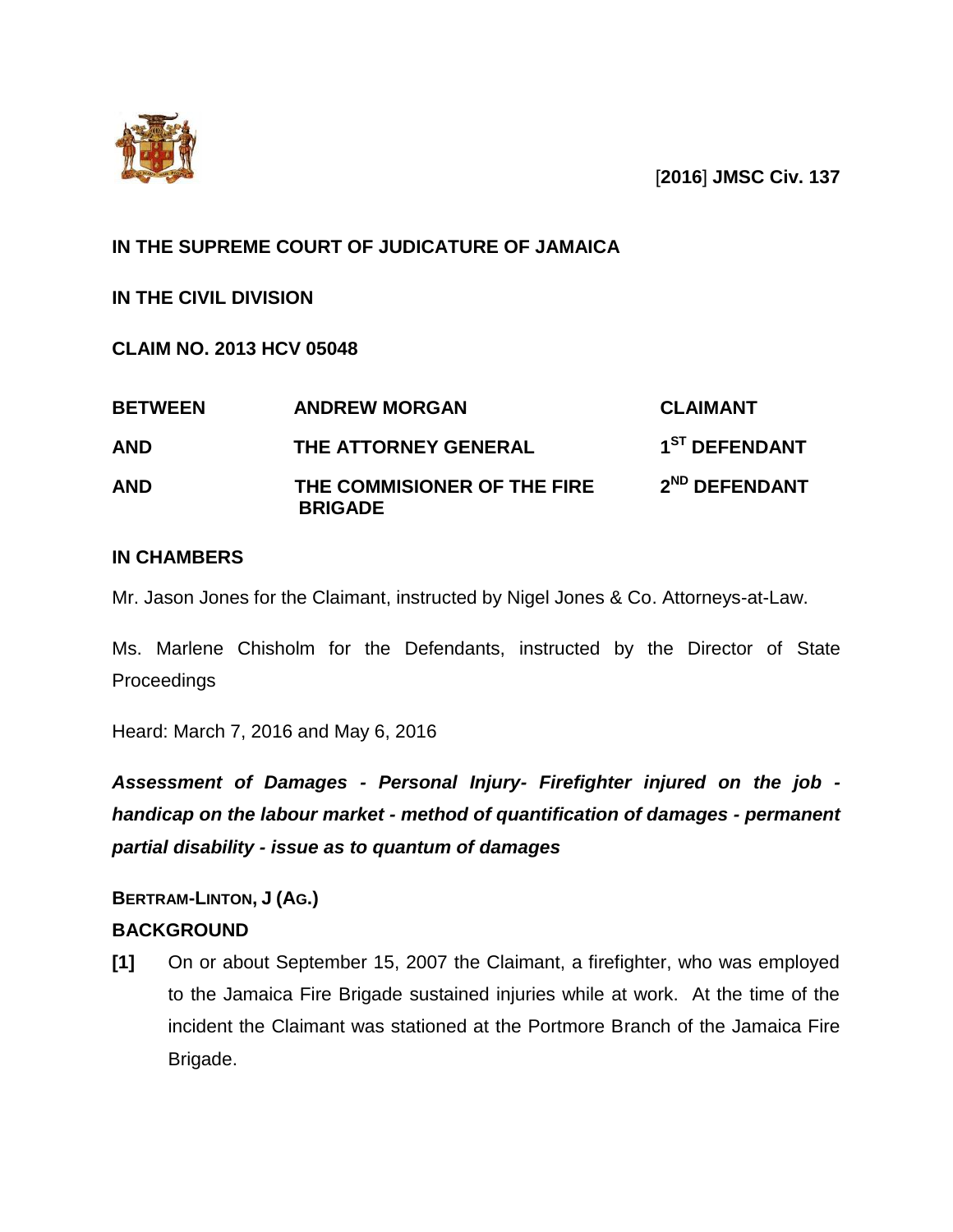- **[2]** On or about September 15, 2007, the Claimant was scheduled to work on the 10:00pm to 7:00 am shift. At approximately 10:40pm the Portmore Fire Station received a call from the Spanish Town Fire Station to aid in the extinguishing of a fire that was engulfing a tree on a premises on Johns Road, in the parish of Saint Catherine .The claimant and his colleagues were required to mount the fire truck and project the water towards the fire which was in the top of the tree.
- **[3]** The pump which was on the truck the Claimant was using was said to be defective as the Rev Lever was not working and the driver of the truck who is also another employee, placed a piece of metal on the gas pedal and braced it against the driver's seat in an attempt to maintain the constant flow of water through the hose which the Claimant was using. The water pressure in the hose fluctuated, caused the Claimant to fall backwards hitting his back on the truck and this resulted in him to sustaining serious injuries.
- **[4]** As a result of the accident the Claimant sustained the following injuries:
	- (i) Chronic lower back pain affecting both lower extremities
	- (ii) Chronic Degenerative Facet Joint L5/S1
	- (iii) Chronic Degenerative Disc Disease (Herniated Disc L5/S1)
	- (iv) Chronic Degenerative Changes L4/L5
	- (v) Sacral Cyst
	- (vi) Aching sensation across his lower back, symptoms are 75% axial
	- (vii) At lowest 9% PPD and at highest 14% PPD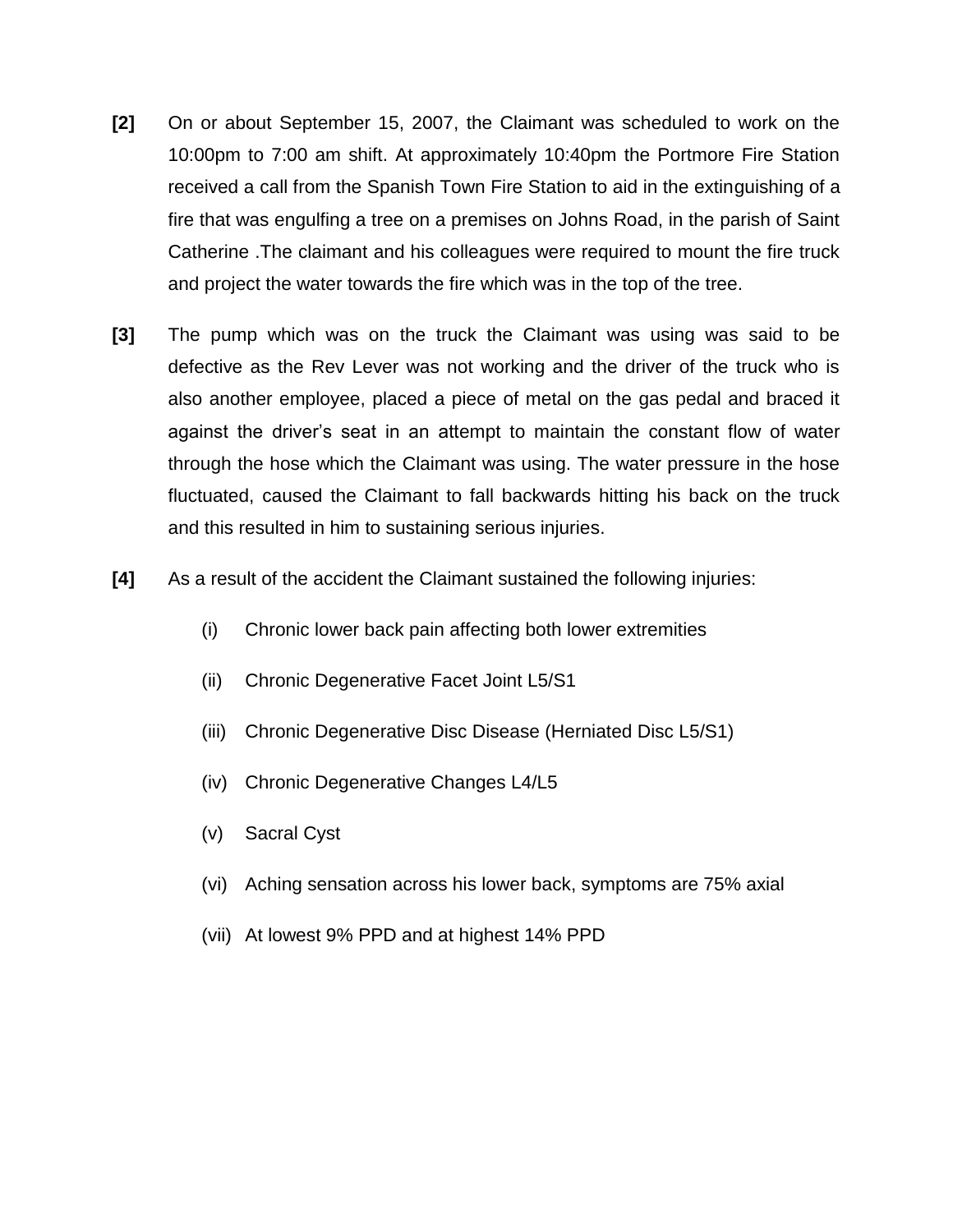- **[5]** The claimant claims
	- (a) Damages for negligence and/or breach of statutory duty and/or breach of *contractual duty*
	- (b) *Special damages amounting to in excess of \$50,000.00 and continuing*
	- (c) *Interest*
	- (d) *Costs*
- **[6]** The defendants filed a Defence limited to quantum on March 18<sup>th</sup>, 2014, which was out of time. Master Rosalee Harris however granted permission for the defence to stand and sent the issue of damages for Assessment.
- **[7]** The claimant heard from three witnesses "viva voce"; the claimant as well as Dr. Adolpho Mena and Dr. Rory Dixon

#### **SUBMISSIONS**

- **[8]** The Claimant relied on the authorities of **Schaasa Grant v Salva Dalwood and Jamaica Urban Transit Co. Ltd** reported in Ursula Khan Volume 6 at page 200, **Candy Naggie v The Ritz Carlton Hotel Company of Jamaica** reported in Ursula Khan Volume 6 at page 198 and **Gary Reid v Kern Paul Anthony Braham** Claim No. 2011 HCV 04669
- **[9]** Counsel for the Claimant further submitted that the Mr. Andrew Morgan now has a handicap on the labor market. He relied on the cases of **Campbell et al v Wylie** JM 1999 CA 64 for the issue of the multiplier/multiplicand. Additionally the cases of**, Kiskimo Ltd v Deborah Salmon** S.C.C.A 61/89**, Curlon Lawrence v Channus Block and Marl Quarry Limited et al** Claim No. 2006 HCV 03638**, AND Victor Campbell v Samuel Johnsons et al,** reported in Khan's Volume 4 at page 89 were cited.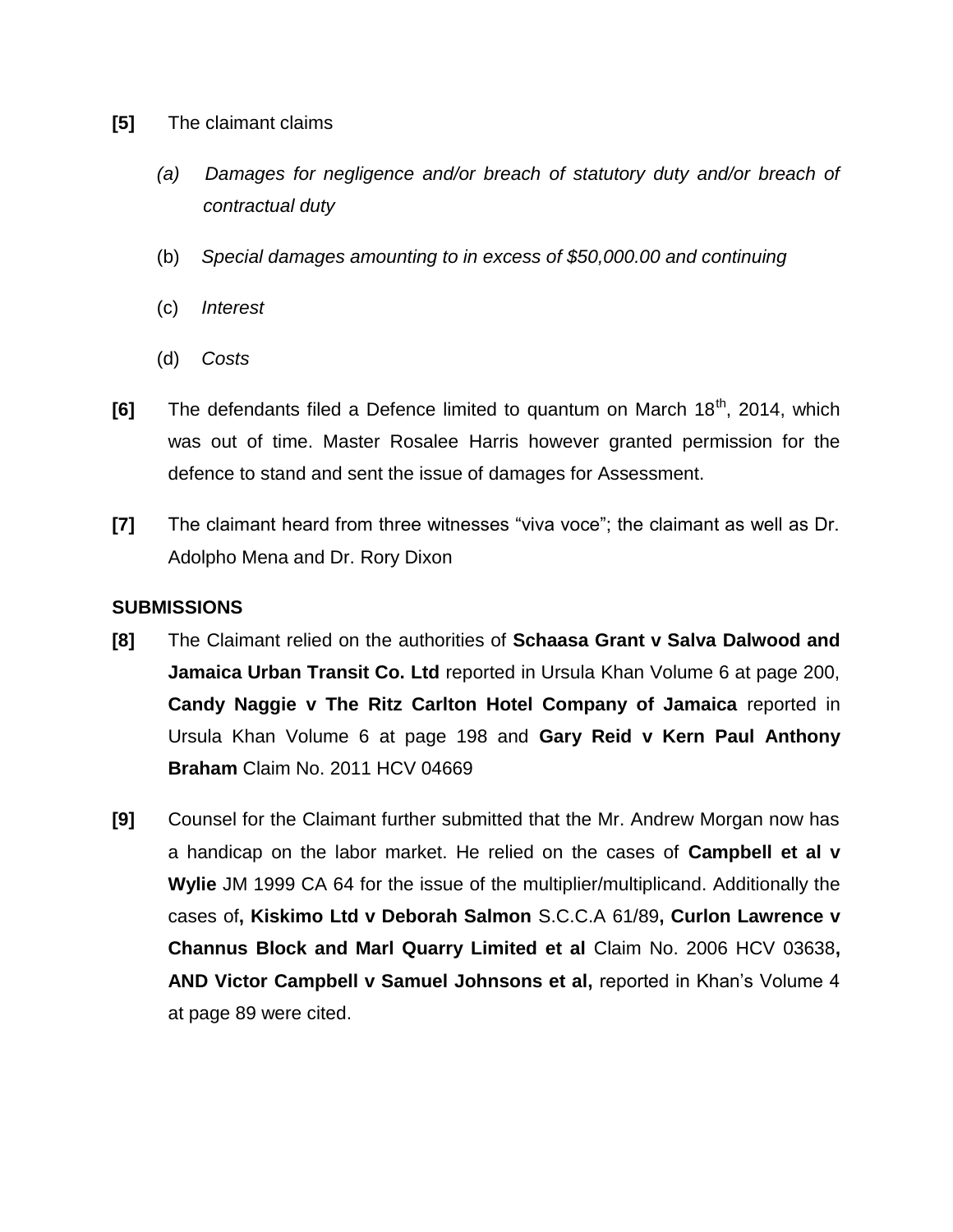**[10]** The Claimant seeks the following awards from the court:

- (i) Handicap on the labour market for a total of \$10,697,945.28
- (ii) Pain and suffering \$ 7,000,000.00
- (iii) Special Damages \$261,300.00
- (iv) Future Medical Expenses \$300,000.00
- **[11]** The defendants contend that there are several issues relevant to the quantum of the damages. They question the severity of the injury and suggest that the claimant had a pre existing degenerative condition .The Claimant herein had a subsequent fall on June  $25<sup>th</sup>$ , 2010, when he slipped on the wet tile floor in his home while preparing for work, and they submit that it was as a result of this fall and the degenerative changes that existed why the Mr. Morgan has a 14% PPD and that the true assessment was that of Dr. Rory Dixon who opined that there is about 9% whole person impairment. They have invited the court to find that the fall in 2007 fell within the category of a sprain/ strain type injury and consistent with the muscle spasms and Dr. Dixon's assessment.
- **[12]** In particular the defendants have highlighted that Dr. Mena agreed that the fall in 2010 could have contributed to the degenerative changes seen in the subsequent MRI, but because there was none done at the time of that incident, he was unable to say whether the significant degenerative changes were as a result of the initial or later incident or just a feature of the natural degenerative changes that come with age.
- **[13]** They have cited the cases of The Attorney General v Phillip Granston [2011] JMCA Civ1, Denton Stewart v JUTC Claim # 2008 HCV04481 and Attorney General v Ann Davis SCCA 114/2004. As well they have relied on the Candy Naggie, Schaasa Grant and Curlon Lawrence cases mentioned above.
- **[14]** They submit that awards under the relevant heads of damages should be as follows;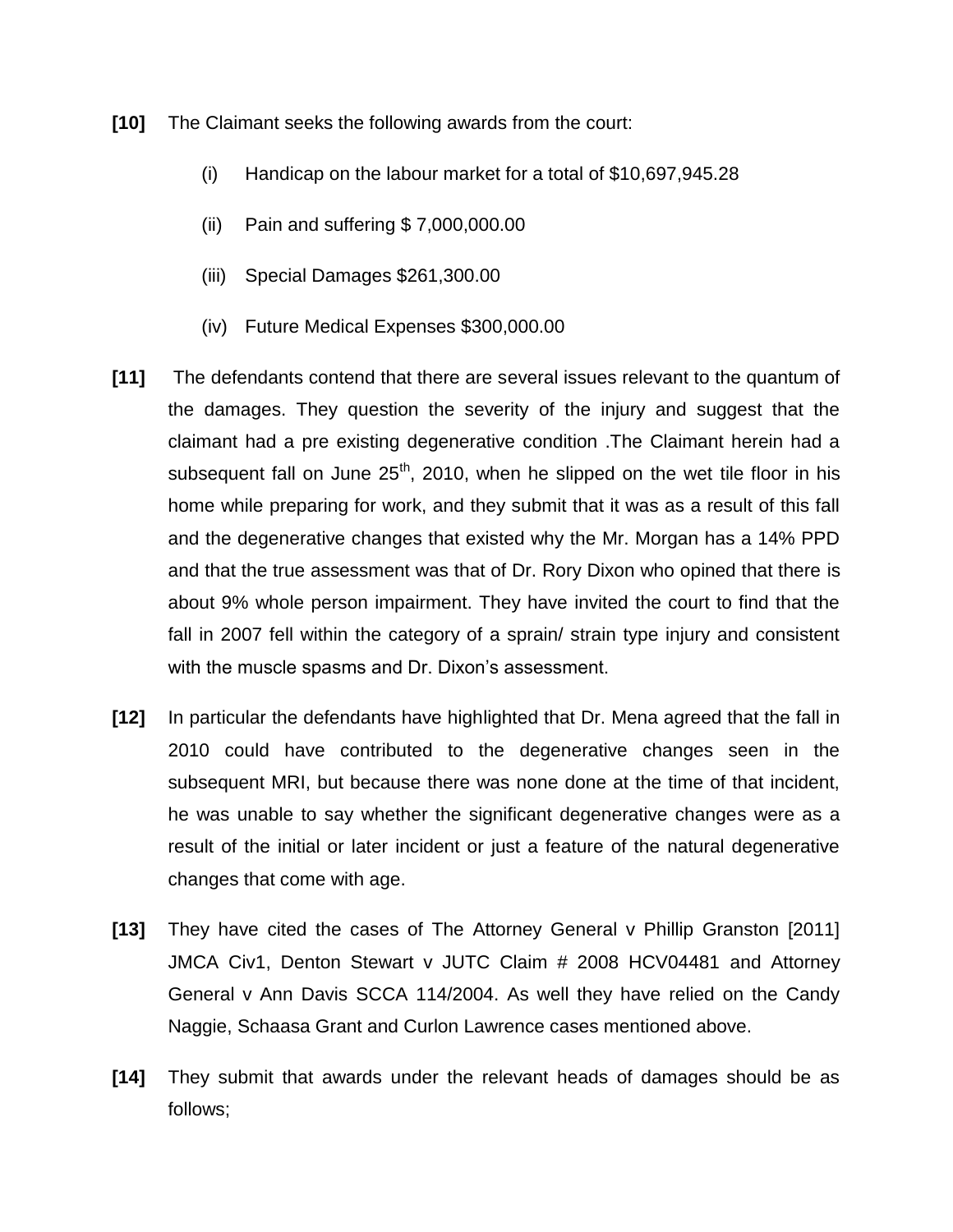- (i) Pain and suffering and loss of amenities in the range of \$4.5M-\$5.2M
- (ii) Special damages

Medical expenses \$61,300.00

Transportation \$10,000.00

(iii) Future costs: (no interest)

Physiotherapy \$180,000.00

Handicap on the labour market \$500,000.00

### **[15] ISSUES**

- (1) What is the diagnosis that the court is prepared to accept with regard to the claimant's injuries.
- (2) Whether the claimant's current condition is fully attributable to the fall and injuries received on September 15, 2007.
- (3) What is the amount of damages due to the Claimant in the present circumstances?

### **Discussion and Analysis**

### **Issue 1**

**[16]** The court after looking at the assessments and findings of Doctors Mena and Dixon is inclined to accept that Dr. Mena had more of a full assessment of the issues and tests with regard to the claimant. While Dr. Dixon saw the claimant on only one occasion and referred to MRIs done in 2008, 2012 and 2013 and 2014 he was unsure of the finding in relation to the accident, and the origin of the injuries. Specifically he could not conclude that the bulging disc was due to the trauma as opposed to progressive degeneration. He agreed though that there were degenerative changes that were outside of what was normal for a man of the claimants' age.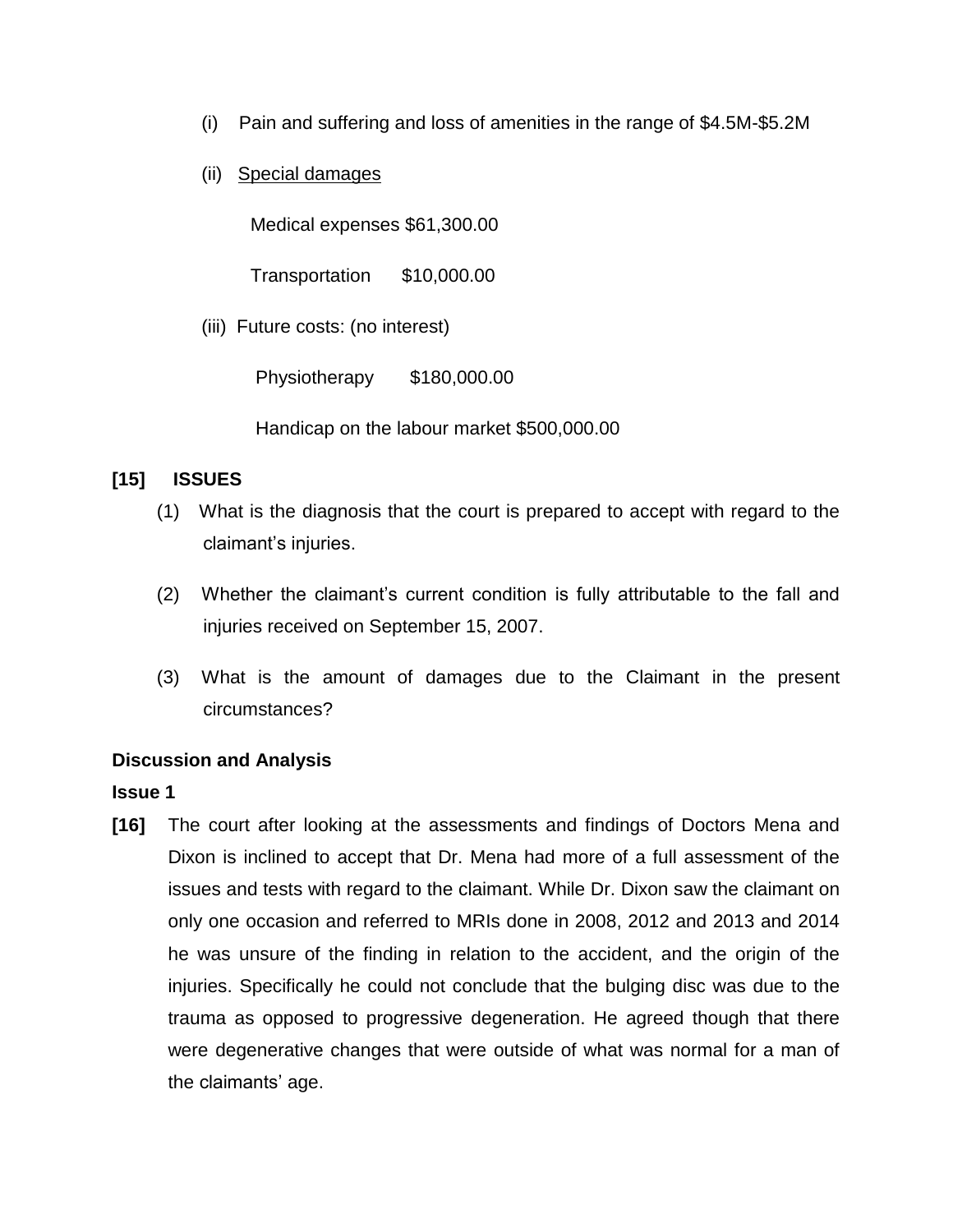- **[17]** Dr. Mena, in addition to the above MRIs, had at his disposal copies of medical reports from Emory Healthcare as to treatment done over the period from May 2013 to October 2014, the report of Dr. Amerally of March 2014 and April  $15<sup>th</sup>$ 2015 and Dr. Rory Dixon's assessment.
- **[18]** I therefore find that on a balance of probabilities, Dr Mena's assessment, diagnosis and prognosis is in keeping with the evidence and accept his finding of a whole person disability of 14%.

#### **Issue 2**

- **[19]** It is vital that before we launch into an assessment as to quantum of damages due from the defendants, we settle the issue of what is the injury to be regarded as attributable to the job accident on September  $15<sup>th</sup>$ ; 2007. The amount awarded will depend on the court's ability to separate this from the effects of the subsequent incident if any in June 2010 and any natural degenerative changes.
- **[20]** The claimant has not provided the court with a medical assessment or report done in the direct aftermath of the incident in 2007 when he was seen at the Spanish Town hospital this is quite significant as it would have provided a starting point for the post accident assessment of his injury.
- **[21]** However we have evidence that Dr. Deane was consulted in the immediate post accident period from September  $18<sup>th</sup>$ , 2007 and up to May 2010 for treatment for recurring back pain that had to be medically managed over this period.( Medical report marked as exhibit 3)
- **[22]** Dr. Mena also stated that in his assessment of the MRI done in 2008 and the one done in 2014 that it was unusual for the level and progression of degenerative changes he saw, to be present in such a young person as the claimant naturally. In his opinion, he considered it to be degeneration that could be set in motion by the injury in 2007. When asked by the court whether there could be degenerative changes without any other fall , he said "yes in the normal course there are changes, once the degenerative process was set in motion, if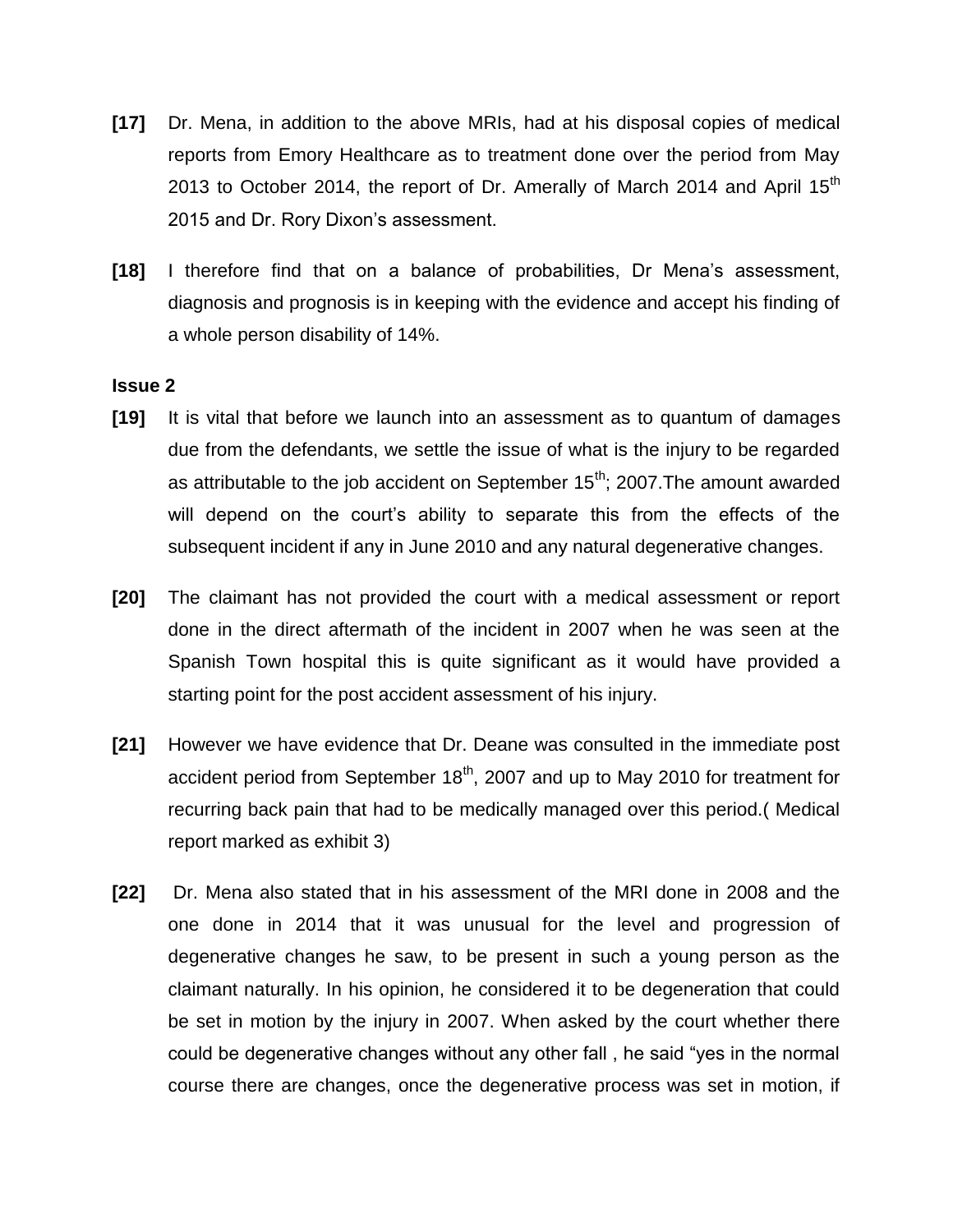there is another fall then depending on the severity there will also be changes." When asked whether there would have been changes with or without a subsequent fall he said yes. When asked if the changes seen were in his experience consistent with normal and expected changes he once again said yes and he further added that if there was a serious injury subsequently he would be able to tell the difference.

- **[23]** The second fall occurred on June 25<sup>th</sup> 2010 and Mr. Morgan was assessed by Dr. Dixon on June  $5<sup>th</sup>$  2014 who assessed him to have 9% permanent partial disability. Dr. Dixon quite significantly also expressed the view that it was not reasonable to conclude that the subsequent fall had any implication for the disc bulging in the 2012 MRI, "because bulging disc in the entire population as we age can be a normal finding as evidence of degeneration of the disc" (viva voce evidence given in Examination in Chief on the 6th May 2016). Dr Dixon saw the claimant on June 5th 2014. Later, on June  $1<sup>st</sup>$  2015 approximately one year later Dr. Mena assessed his impairment at 14%.
- **[24]** In light of this the court is of the view that on a balance of probability the 14% is acceptable as the PPD as it was likely that after the Claimant herein saw Dr. Dixon his condition had deteriorated. The evidence also reveals that since September 18, 2007 the Claimant has been visiting a Dr. Deane and this continued up to May 2010. So clearly the Claimant's injuries were as a result of the accident in 2007, had not subsided and were progressive.
- **[25]** It is therefore my finding that the claimant's current condition is as a result of the work related injury in 2007 and that there is no evidence to suggest that the fall in 2010 has influenced the present level of degeneration .

#### **Issue 3**

**[26]** The case of **Schaasa Grant v Salva Dalwood and Jamaica Urban Transit Co. Ltd** reported in Ursula Khan Volume 6 at page 200 was submitted for consideration in deciding the amount that should be awarded for damages for pain and suffering. In that case the Claimant was a 29 years old bus conductress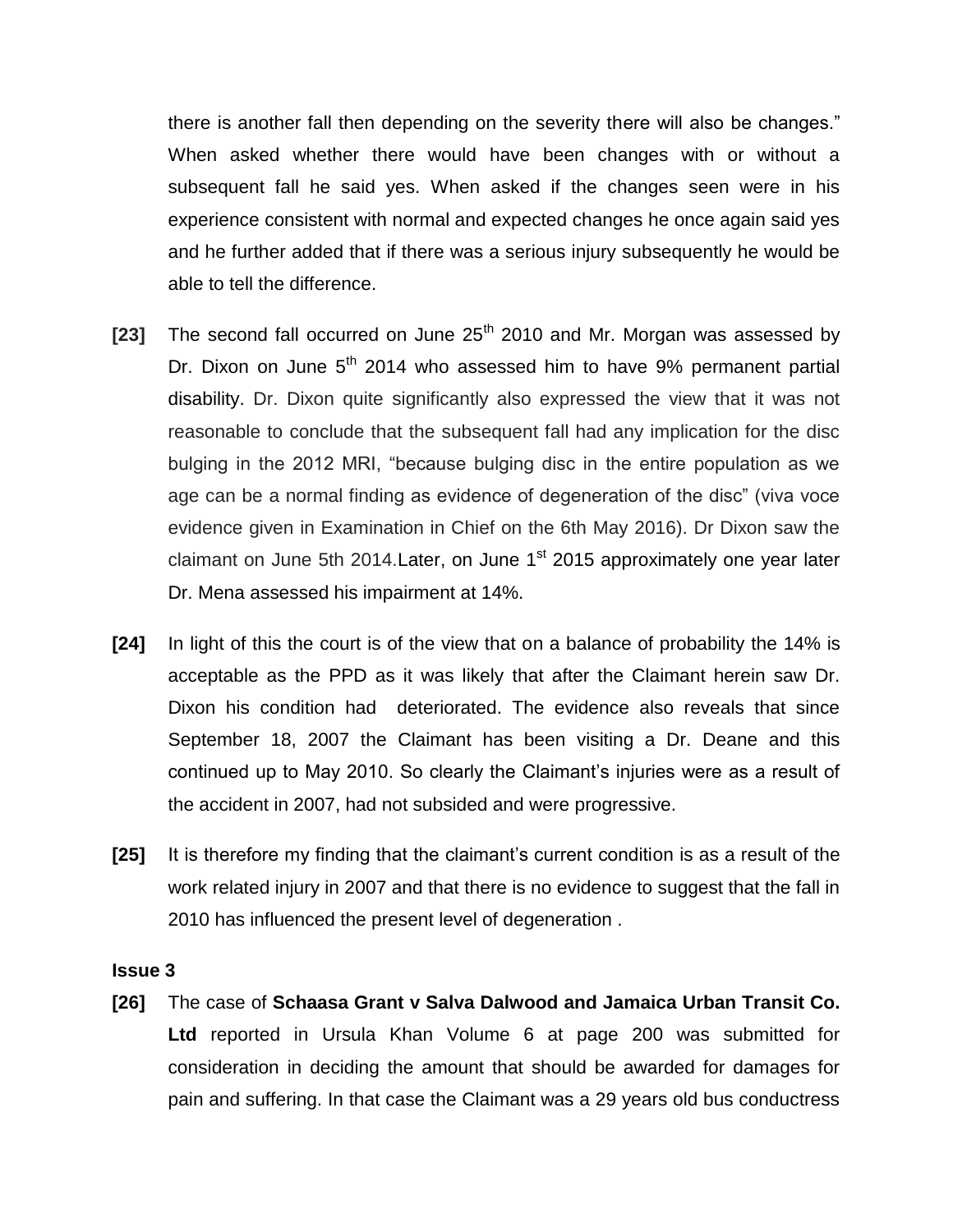who was flung from her seat when the bus driver suddenly applied brakes. She was diagnosed with Chronic Cervicothoracic pain with subjective cervical radiculopathy, chronic mechanical low back pains with subjective lumbar radiculopathy and PPD of 10% whole person.

- **[27]** The difference in injuries with **Schaasa Grant** and the Claimant here is that Ms. Grant sustained injuries in her right shoulder and neck and Mr. Morgan did not. Ms. Grant PPD was 10% and Mr. Morgan PPD was assessed by one Doctor to be 14% and another as 9%. The Claimant suffered injuries to his lower limb which were absent in Schaasa Grant's case. The updated award for Schaasa Grant case using the March 2016 Consumer Price Index of 229.3 amounts to \$5,279,355.33.
- **[28]** In **Candy Naggie v The Ritz Carlton Hotel Company of Jamaica** reported in Ursula Khan Volume 6 at page 198, the Claimant also sustained injuries to her back similar to the Claimant herein. In Naggie's situation a Dr. Rose opined that she would be plagued by intermittent lower back pains aggravated by prolonged sitting, standing, bending and lifting.
- **[29]** In **Phillip Granston v Attorney General** [2011] JMCA Civ .1, a firefighter, in the course of his duties, was travelling in a fire truck along the Williamsfield main road in the parish of Saint James, driven by its duly authorized driver, Sergeant Liston Reid. The truck was involved in an accident and overturned, as a result of which the respondent sustained severe back injuries.
- **[30]** These are similar to the case at bar where Dr. Mena stated that because of his injuries, Mr. Morgan will have challenges climbing stairs, pushing or pulling heavy equipment and bending. He further stated that the Claimant herein would have some limitations and He should not lift more than twenty pounds occasionally. **Candy Naggie** was left with a 10% whole permanent person disability, the updated award using the March 2016 consumer price index amounts to \$4,239,566.83.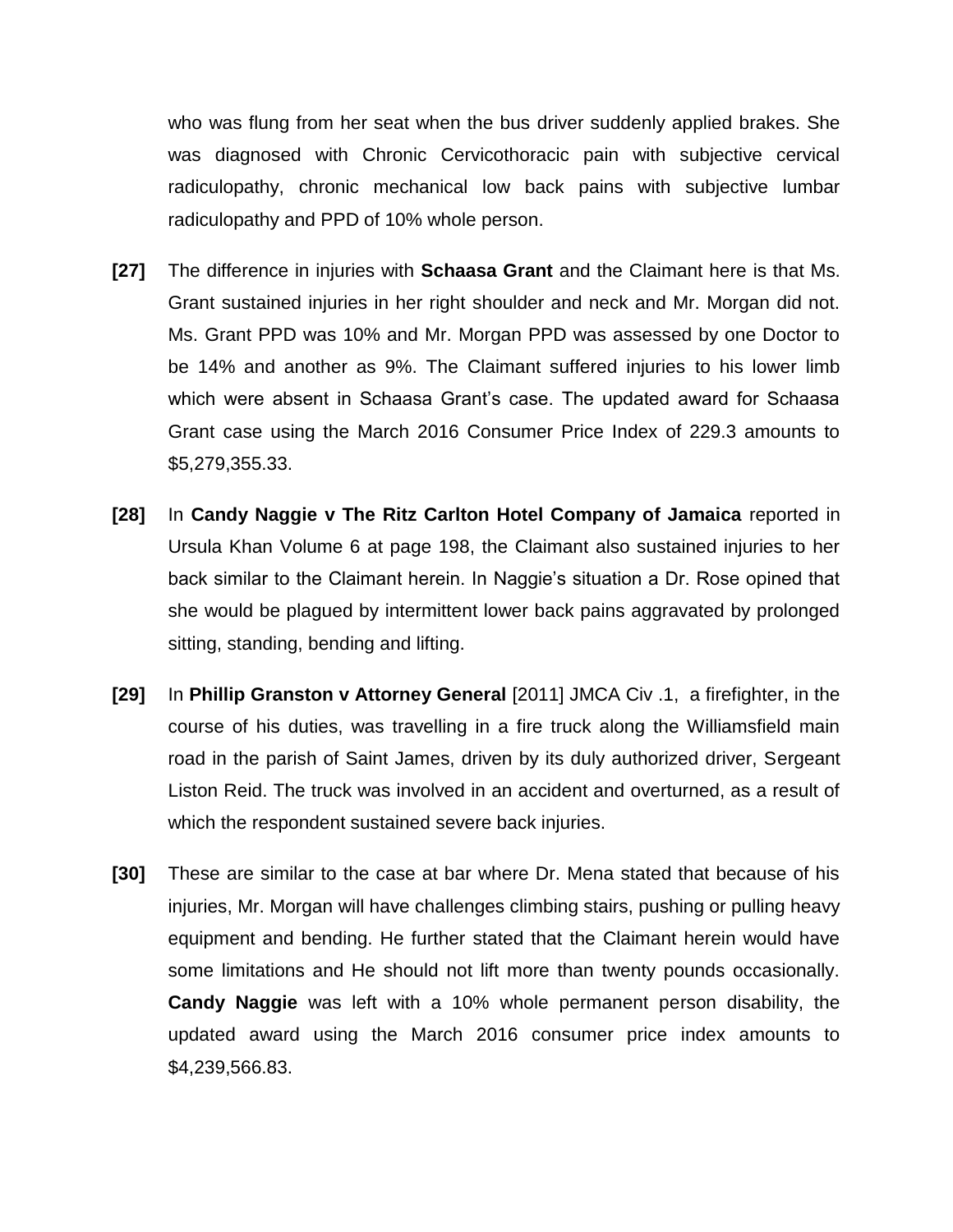- **[31]** I find that an award for damages for pain and suffering in this case would be more falling somewhere between the cases of **Schassa Grant v Salva Dalwood and Jamaica Urban Transit Co. Ltd,** And the **Phillip Granston** case**.** This is as a result of the similar nature of the injuries sustained by both Claimants. The difference was that Grant suffered shoulder injuries while Mr. Morgan suffered injuries to his lower limbs while **Granston** seemed more severe since he was apparently dealing with consistent debilitating pain which required a pain pump to be installed on his person.
- **[32]** Therefore, both Claimants had an additional injury although different in nature. The fact that Mr. Morgan's injuries were also a bit more serious than Miss Grant makes it favorable that the award can be increased.
- **[33]** In this regards the court says that \$6,500,000 is considered an appropriate sum for the pain and suffering sustained by Mr. Andrew Morgan and relates favourably to the updated awards in both the Schaasa Grant and Philip Granston cases.

#### **Handicap on the Labour Market**

**[34]** The leading authority on this aspect of the claim is Moeliker v. A. Reyrolle 8 Co. Ltd., [I 9771 1All ER 9 and Smith v. Manchester City Council (1 974) 11 8 Sol. Jo. 597. In the case of Noel Davis v tank-Weld Limited CLAIM NO. 2009 HCV 00687, Justice Morrison stated that

"*I glean from the cited authorities that the correct approach is to quantify the present value of the risk of future financial loss. The risk must be significant and its value depends on how great it is and how far into the future it is projected to reach".*

**[35]** It would be difficult to argue that Mr. Andrew Morgan, a fire-fighter who has sustained the above mentioned injuries is not impaired on the labour market. He is unable to carry out his duties as a fire-fighter. Additionally, he is also inclined to back pains which prevents or will impact on him sitting for long hours. In his case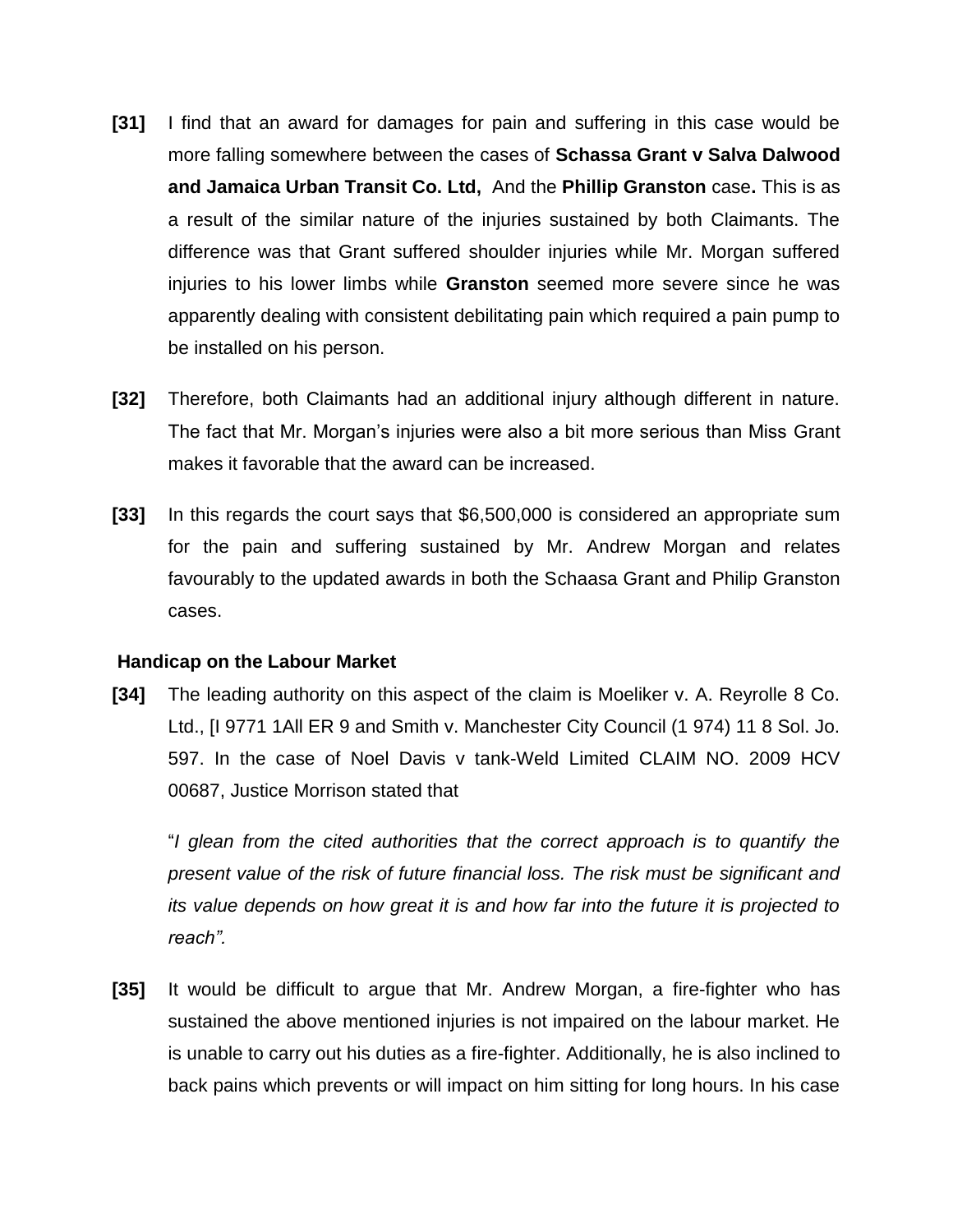where this has been the only permanent job he had and he is not equipped or skilled to perform any other job. Mr. Morgan if he is being placed on the labour market to compete with other able-bodied men and he will be at a disadvantage.

- [36] In the medical report of Dr. Adolfo Mena, dated June 1<sup>st</sup> 2015 he stated that Mr. Morgan is unfit for further service as a firefighter and that will some limitations for example heavy duty work. He further opined that the Claimant herein should not lift more than twenty pounds occasionally and will have challenges climbing stairs, pushing or pulling heavy equipment and bending. He then went on to say that even if surgery was done Mr. Morgan's impairment will be the same.
- **[37]** The evidence of Dr. Rory Dixon also supports the point that Mr. Andrew Morgan is not able to continue his duties as a firefighter. He also purports the Claimant will feel pain if he is required to sit around a desk all day.
- **[38]** The issue now arises as to what assessment would be made in relation to Mr. Morgan being handicapped on the labour market. Should the multiplier/multiplicand method be used? In **Campbell & Others v. Wylie (1959) WIR 327** the Court of Appeal held that,

*'I... on the assessment of damages for loss of earnings capacity where there is a real risk that the Plaintiff, as a consequence of those injuries, will be unable to continue working in her profession until normal retirement age the multiplier/multiplicand approach to assessment is appropriate".*

**[39]** In the case of **Curlon Lawrence v Channus Block Marl Quarry ltd claim No 2006 HCV 03638** a multiplier of 14 was used and in this case the Claimant was 28. In the case of **Victor Campbell v Samuel Johnsons et al** a case for loss of future earnings where a multiplier of 7 was used and Ellis J quoted Lord Denning in **Fairley v John Thompson ltd 1973 2 Lloyds Report 40** that before the court can award damages for loss of future earnings, loss must be "real assessable loss sufficiently proved by evidence".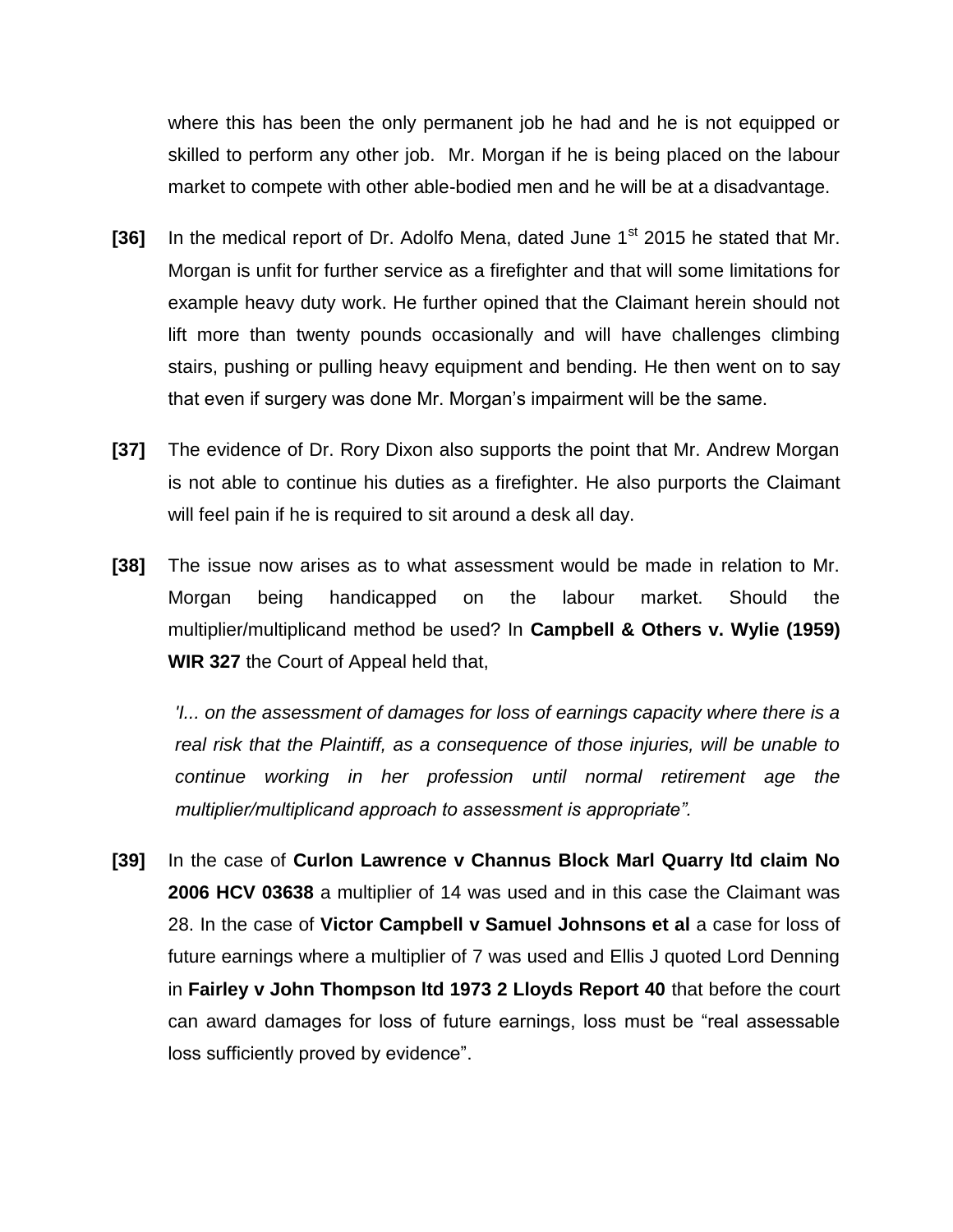- **[40]** The medical evidence when taken along with the evidence of the claimant as to his physical condition suggest that that there is a strong likelihood that he will not be able to continue working in his present place of employment as a result of his disability. However I find that the injuries sustained in both the Channus Case and the Victor Campbell far exceed Mr. Morgan's and the PPD in the Channus case was also greater than in the case at bar.
- **[41]** I find that the lump sum method is more reasonable in this case. It is important to note that Mr. Andrew Morgan is still relatively young and albeit that it will be hard for him to do another job it is not impossible. He could consider a change in career path even if it is as a part time worker. Mr. Morgan is 39, earns a monthly salary of \$81,045.04 which amounts to a net income of \$972,540.48 per annum. It is not hard to imagine that he could find fields of endeavour which would facilitate his issues requiring pain management. There is no evidence to suggest that he could not be equally well paid for a desk job and the evidence is that the risk of unemployment has not yet materialized even though he has been off work since sometime in 2014.
- **[42]** I also find that the Claimant herein did all he reasonable could to mitigate his losses. He continued at work for as long as he could where he was assigned.
- **[43]** I find that a reasonable sum to be awarded under this heading would equate with the awards in both the **Phillip Granston** and **Schaasa Grant cases** when updated using a CPI of 229.3. this would amount to \$900,000.00.

#### **Future Medical expenses**

**[44]** In the evidence of Dr. Dixon he stated that he recommended that Mr. Andrew Morgan does further physiotherapy with emphasis on core strengthening and functional rehabilitation. He also suggested Mr. Morgan be referred to the pain clinic for further management which may include facet joint injections for the lower back pain. Dr. Dixon gave an approximation of four thousand dollars to about five thousand dollars per physiotherapy session. The Claimants claim a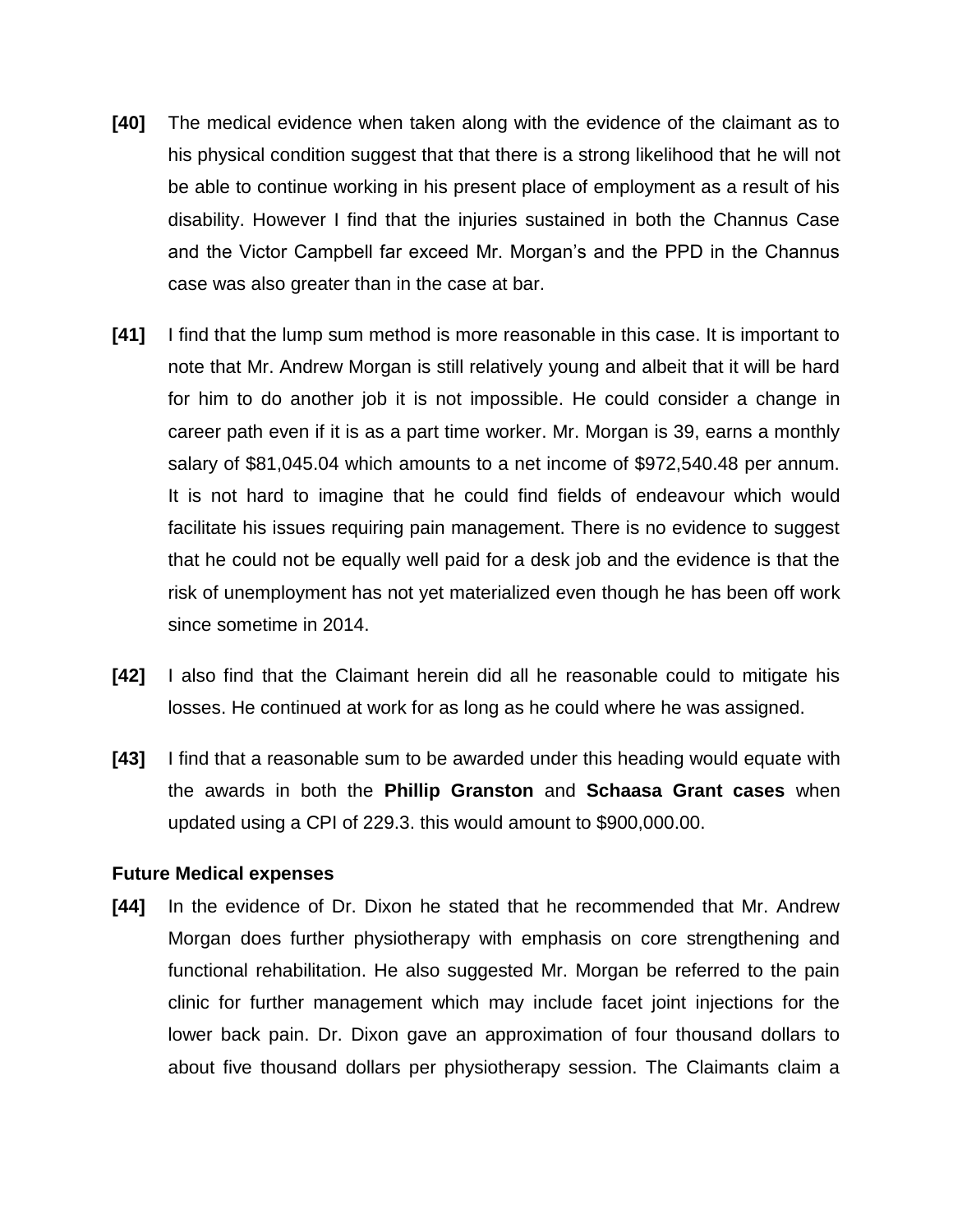total of three hundred thousand (\$300,000.00) which depicts the three sessions per week at five thousand per session for twenty weeks.

**[45]** I think that is reasonable and would therefore award this sum under this heading.

#### **Special Damages**

- **[46]** The claimant claims transportation cost for treatment overseas of \$ 200,000 and medical expenses incurred amounted to \$61,300.00 which amounts to a total of \$261,300.00.
- **[47]** The Claimant was recommended by Dr. Philip Waite, Orthopaedic Surgeon, to do surgery in the form of removal of disc and lumbar fusion L5/S1. However, Dr. T. Deane advised not to do the surgery but to seek further medical opinion. The Claimant then went to a Dr. Diana Sodiq, Physiatrist, at Emory Health Care Spine Centre in Atlanta, Georgia USA.
- **[48]** The figure for the medical treatment is not contested by the defendants; it is my finding that the amount requested for transportation is not supported by the evidence. However despite there being no evidence to support the exact figure incurred for transportation, the defendants have conceded that the expense is a genuine one and case law suggests that the award can still be made once it is reasonable to do so. The defendants suggest a figure of \$10,000.00.I do not find that this is reasonable in all the circumstances. The claimant travelled to treatment overseas and locally for several years and although there is no indication as to the modes of transportation it is reasonable to expect that at least while in the United States substantial amounts relative to local currency must have been expended to access his treatment provider. I find that a reasonable figure in all the circumstances is \$100,000.00.